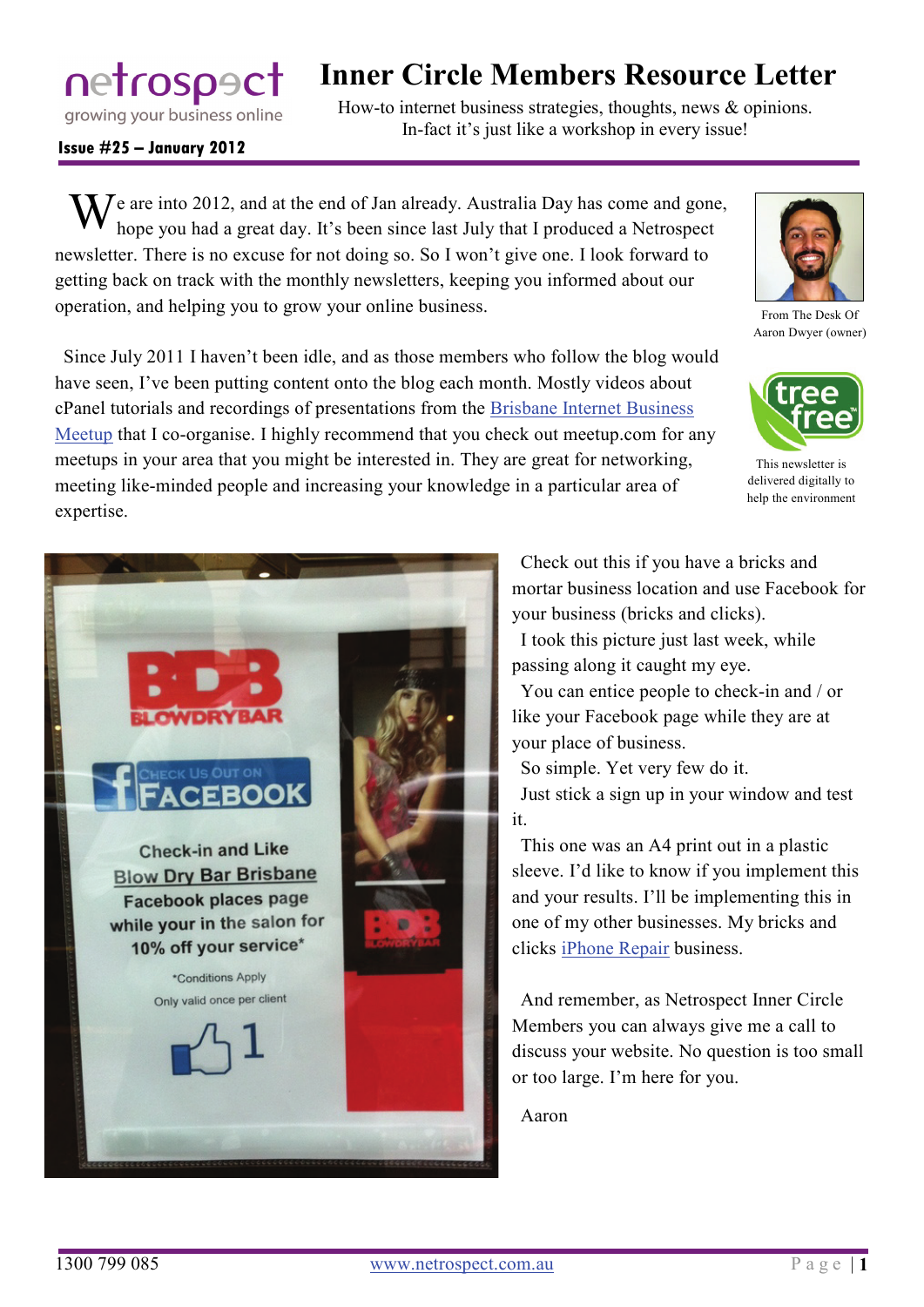#### **Technical News**

All servers will be undergoing maintenance for PHP and security upgrades on Wed 1 Feb and Thursday 2 Feb 11PM-2AM

Servers may require a reboot to flush out a lot of old processes, downtime should be minimal. Make sure you [contact support](https://netrospect.com.au/members/public/) from the website or [support@netrospect.com.au](mailto:support@netrospect.com.au) or phone if you notice anything amiss with your account.



### **Web Site Tip #20 – Disc Space Usage**

This month it's time to cover another cPanel [video tutorial.](http://netrospect.com.au/1035) The second most asked question that I get from people is when there hosting account runs over quota for hard drive space used.

It's hard to work out why without looking at your hosting control panel for where the space is being used.

[Click this link to watch the video.](http://netrospect.com.au/1035)

If you need any assistance with an account that is over-quota be sure to get in contact with us, and we'll advise you on the best way forward. You should become familiar with your cPanel control panel, it's your

|                                                                                                                                                                                                                                                                                                                                                                                                                                                                                                                                                                                                                        |                                                                                                                                                                                                                    | <b>Domain Name Renewal Service</b><br>Call us at 1-905-479-2533 24 hours a day<br>or visit us at www.domainrenewalgroup.com |
|------------------------------------------------------------------------------------------------------------------------------------------------------------------------------------------------------------------------------------------------------------------------------------------------------------------------------------------------------------------------------------------------------------------------------------------------------------------------------------------------------------------------------------------------------------------------------------------------------------------------|--------------------------------------------------------------------------------------------------------------------------------------------------------------------------------------------------------------------|-----------------------------------------------------------------------------------------------------------------------------|
| As a courtesy to domain name holders, we are sending you this notification of the domain name registration that is due to<br>expire in the next few months. When you switch today to the Domain Renewal Group, you can take advantage of our<br>best savings. Your registration for: correctchildrenbehavior.com will expire on May 6, 2012. Act today!                                                                                                                                                                                                                                                                |                                                                                                                                                                                                                    |                                                                                                                             |
| correctchildrenbehavior.com<br>Domain name:                                                                                                                                                                                                                                                                                                                                                                                                                                                                                                                                                                            |                                                                                                                                                                                                                    |                                                                                                                             |
| Reply Requested By: January 30, 2012                                                                                                                                                                                                                                                                                                                                                                                                                                                                                                                                                                                   |                                                                                                                                                                                                                    |                                                                                                                             |
| You must renew your domain name to retain exclusive rights to it on the Web, and now is the time to transfer and renew<br>your name from your current Registrar to the Domain Renewal Group. Failure to renew your domain name by the<br>expiration date may result in a loss of your online identity making it difficult for your customers and friends to locate you on<br>the Web.                                                                                                                                                                                                                                  |                                                                                                                                                                                                                    |                                                                                                                             |
| Privatization of Domain Registrations and Renewals now allows the consumer the choice of Registrars when initially<br>registering and also when renewing a domain name. Domain name holders are not obligated to renew their domain name<br>with their current Registrar or with the Domain Renewal Group. Review our prices and decide for yourself. You are under<br>no obligation to pay the amounts stated below, unless you accept this offer. This notice is not a bill, it is rather an easy<br>means of payment should you decide to switch your domain name registration to the Domain Renewal Group.<br>Term | <b>Period Covered</b>                                                                                                                                                                                              | Price                                                                                                                       |
|                                                                                                                                                                                                                                                                                                                                                                                                                                                                                                                                                                                                                        | Until -- May 6, 2013                                                                                                                                                                                               | AU \$45.00                                                                                                                  |
| 1 year<br>2 years (Recommended)                                                                                                                                                                                                                                                                                                                                                                                                                                                                                                                                                                                        | Until -- May 6, 2014                                                                                                                                                                                               | AU \$75.00 (save \$15)                                                                                                      |
| 5 years (Best Value)                                                                                                                                                                                                                                                                                                                                                                                                                                                                                                                                                                                                   | Until -- May 6, 2017                                                                                                                                                                                               | AU \$145.00 (save \$80)                                                                                                     |
| The following names are currently available for you to register and secure, protecting your domain name from being duplicated.                                                                                                                                                                                                                                                                                                                                                                                                                                                                                         |                                                                                                                                                                                                                    |                                                                                                                             |
| <b>Other Available Domains</b>                                                                                                                                                                                                                                                                                                                                                                                                                                                                                                                                                                                         | <b>Period Covered</b>                                                                                                                                                                                              | Price                                                                                                                       |
| correctchildrenbehavior.net                                                                                                                                                                                                                                                                                                                                                                                                                                                                                                                                                                                            |                                                                                                                                                                                                                    | <b>SAU 75.00</b>                                                                                                            |
| correctchildrenbehavior.org                                                                                                                                                                                                                                                                                                                                                                                                                                                                                                                                                                                            |                                                                                                                                                                                                                    |                                                                                                                             |
|                                                                                                                                                                                                                                                                                                                                                                                                                                                                                                                                                                                                                        | Registration of the above domain names includes DNS, URL and Email Forwarding to a website and mailbox you designate                                                                                               |                                                                                                                             |
|                                                                                                                                                                                                                                                                                                                                                                                                                                                                                                                                                                                                                        | Transfer and renew your domain name online at www.domainrenewalgroup.com 24 hours a day, 7 days a week or<br>call our Customer Service Department at +1 905 479 2533 to transfer and renew your domain name today. |                                                                                                                             |
| Please detach this stub and include it with your payment.                                                                                                                                                                                                                                                                                                                                                                                                                                                                                                                                                              | <b>Current Domain name</b>                                                                                                                                                                                         | Available Domain names (optional)                                                                                           |
| Check the appropriate boxes of the Domain<br>names you would like to order.                                                                                                                                                                                                                                                                                                                                                                                                                                                                                                                                            | correctchildrenbehavior.com                                                                                                                                                                                        | correctchildrenbehavior.net<br>1 Year \$AU 45.00 []                                                                         |
|                                                                                                                                                                                                                                                                                                                                                                                                                                                                                                                                                                                                                        | SAU 45.00 0<br>1 Year                                                                                                                                                                                              | \$AU 75.00 \$<br>2 Year.<br>5 Year<br>\$AU 145,00 E                                                                         |
| See reverse for payment address:                                                                                                                                                                                                                                                                                                                                                                                                                                                                                                                                                                                       | 2 Year<br>SAU 75.00 0                                                                                                                                                                                              | correctchildrenbehavior.org                                                                                                 |
|                                                                                                                                                                                                                                                                                                                                                                                                                                                                                                                                                                                                                        | SAU 145.00 0<br>5 Year                                                                                                                                                                                             | \$AU 45.00 ED<br>1.Year<br>\$AU 75.00<br>2 Year<br>\$AU 145,00<br>5 Year                                                    |
|                                                                                                                                                                                                                                                                                                                                                                                                                                                                                                                                                                                                                        |                                                                                                                                                                                                                    |                                                                                                                             |
|                                                                                                                                                                                                                                                                                                                                                                                                                                                                                                                                                                                                                        |                                                                                                                                                                                                                    |                                                                                                                             |
|                                                                                                                                                                                                                                                                                                                                                                                                                                                                                                                                                                                                                        | Total \$                                                                                                                                                                                                           |                                                                                                                             |
|                                                                                                                                                                                                                                                                                                                                                                                                                                                                                                                                                                                                                        |                                                                                                                                                                                                                    |                                                                                                                             |
| 420625)<br>PO BOX 3058<br>TARRAGINDI QUEENSLAND 4121                                                                                                                                                                                                                                                                                                                                                                                                                                                                                                                                                                   |                                                                                                                                                                                                                    | Please print your domain name on your check.                                                                                |
| <b>AUSTRALIA</b>                                                                                                                                                                                                                                                                                                                                                                                                                                                                                                                                                                                                       | Card Number:                                                                                                                                                                                                       |                                                                                                                             |
|                                                                                                                                                                                                                                                                                                                                                                                                                                                                                                                                                                                                                        |                                                                                                                                                                                                                    | If paying by credit card, please enter your information below:<br>Expiry:<br><b>VISA</b>                                    |

portal to your web hosting account. Over the coming months I'll continue to introduce you to other features of the control panel.

#### **Domain Name Renewal Letter / Invoice Scams**

I think I should make this a standing insert in these newsletters.

If you receive any notices that look like invoices for your domain name, they are not real and are scams.

Why these companies are still allowed to continue with this misleading advertising is amazing. ACCC?

All domain renewals from all registrars will come via email, not normal postal mail.

Please make sure that the domain email is coming from the same registrar that you purchased the domain name from.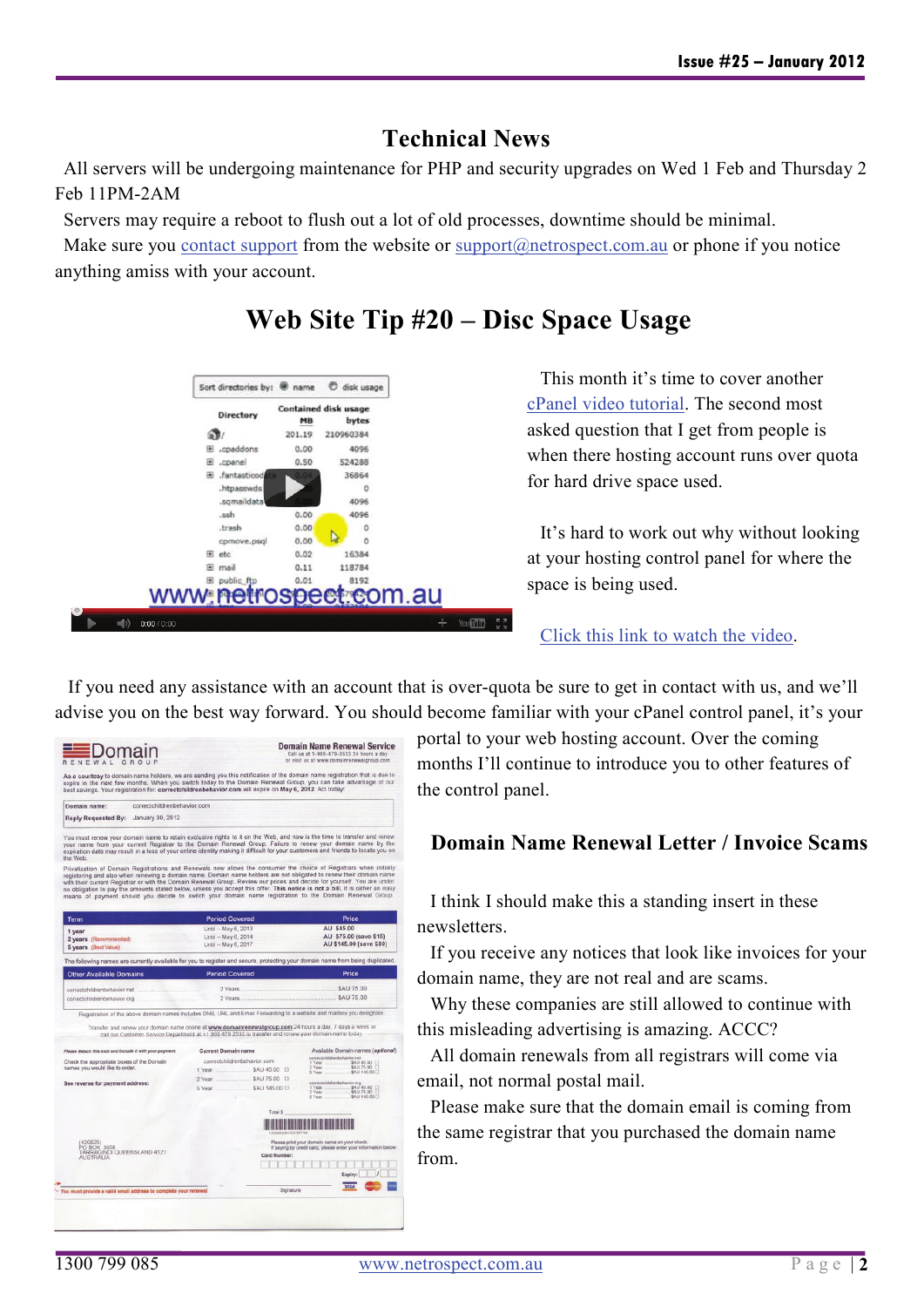#### **Testimonials**

I'm always looking for more testimonials, so if we have helped you in any way that has impressed you and made you think "I'm glad I have Netrospect looking after my website and emails", I'd really appreciate it if you could send me an email about it. A couple of sentences is all it takes. **Anyone that sends me a testimonial will get 1 month FREE web hosting credit.**

#### **Don't Forget About Your Referral Bonuses**

Every time you refer a new web hosting member to us, we will credit your account with **THREE (3) months free web hosting**. If you refer a new web marketing member to us, we'll credit your account with **TWELVE (12) months free web hosting.** It's so simple, and it just works. Spread the word. A new member can leave your name in the signup form so you get credit for the referral. Thank you to our loyal members that continue to refer new businesses to us.

#### **ARE YOU ON THE MOVE?**

Don't forget to contact the office if you are moving to a new address or changing your email address,. This is very important, since if there is an issue with your account and we can't contact you, then your website and emails may be suspended until we can.



#### **Lucky Member of the Month**

Member Name : Linda Hamilton Website : [http://www.beautyandthebride.com.au](http://www.beautyandthebride.com.au/)

If this is you, you've won **THREE months of web hosting. (value \$30 if you are on the Bronze plan)**. To claim your prize, you must contact us by email before 28/2/2012